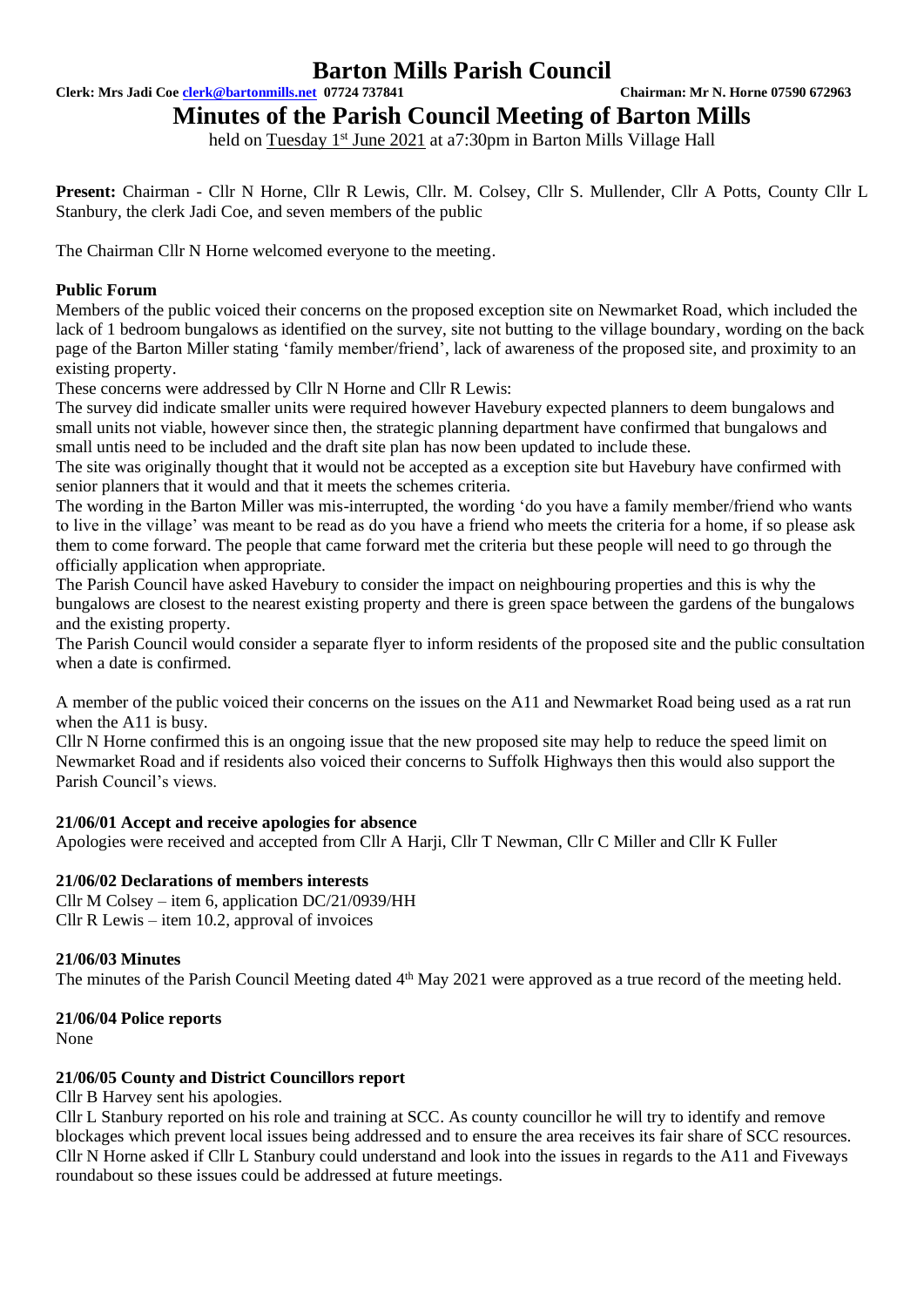**Clerk: Mrs Jadi Coe [clerk@bartonmills.net](mailto:clerk@bartonmills.net) 07724 737841 Chairman: Mr N. Horne 07590 672963**

Cllr R Lewis reported that a resident had contacted him with concerns of speeding vehicles on Bury Road from Fiveways and the amount of vehicles doing U-Turns and mis-using the McDonalds entrance and exit where the current signs and bollards are not sufficient to prevent vehicles doing so, including one of the signs being the wrong way round. Cllr L Stanbury agreed to look into this. (LS)

# **21/06/06 Planning and Environment**

# **General & For Consideration:**

DC/21/0855/HH – a) conversion of existing garage including additional rood dormer, b) conversion of existing conservatory and first floor extension above to form annexe at The Gables, 15 Bell Lane, Barton Mills, IP28 6AJ. -The Parish Council proposed and agreed to support this application. (JC)

DC/21/0939/HH – a) single storey front extension, b) replace rear window with door and sidelight at 35 Church Meadow, Barton Mills, IP28 6AR.

-The Parish Council proposed and agreed to support this application. (JC)

DC/21/1000/HH – a) new access and dropped kerb b) two storey front extension c) first floor side extension at 57 Church Meadow, Barton Mills, IP28 6AR

-The Parish Council proposed and agreed to support this application as the dropped kerb created more off-street parking. (JC)

Amended planning applications for re-consideration:

 $DC/20/2260/FUL - a)$  four dwellings with garages (following demolition of existing outbuilding) b) alterations and extensions to existing two dwellings to provide garage with room in roof and front porches c) new vehicular and pedestrian accesses at Development Site Adj , 7 Church Lane, Barton Mills, Suffolk.

-The Parish Council proposed and agreed to support this application and its amendments. (JC)

# **Tree Applications (for information only):**

None

# **Applications awaiting West Suffolk decision and pending appeals:**

DC/21/0640/HH – detached double garage with new driveway at 60 The Street, Barton Mills, IP28 6AA *- pending at 25.5.21*

DC/21/0794/HH – two storey side extension and single storey rear extension at Tudor Lodge, Fiveways, Barton Mills, IP28 6AE *- pending at 25.5.21*

DC/20/2260/FUL - a. four dwellings with garages (following demolition of existing outbuilding) b. alterations and extensions to existing two dwellings to provide garage with room in roof and front porches c. new vehicular and pedestrian accesses at Development Site adjacent to 7 Church Lane, Barton Mills, Suffolk.**-** *pending at 25.5.21* DC/19/2244/HH - Parish Re-Consultation Householder Planning Application - Detached single storey

Outbuilding Brook House, The Street, Barton Mills, Suffolk, IP28 6AA. **-** *pending at 25.5.21*

-It was reported that there was a re-consultation on this application. It was agreed that the Parish Council's previous comments on supporting the application still stand. (JC)

# **Decided/approved (for information only):**

DC/21/0407/LB - a. Re-location of cartlodge; b. installation of boundary wall and install entrance gates at Barton Hall, The Street, Barton Mills, IP28 6AW. **–** *approved 30.4.21*

DC/21/0584/HH – detached double garage and bin store at Rose Forge, Worlington Road, Barton Mills, IP28 7DX – *approved 12.5.21*

DC/21/0780/HH - a. single storey rear extension b. double garage with first floor studio above with balcony following demolition of existing garage c. alterations to existing access d. 1.8 metre fence and gates to front e. material changes to the existing dwelling to a render cream finish with a grey brick plinth at low level at The Willows, 36 Mildenhall Road, Barton Mills, IP28 6BD – *withdrawn/abandoned on 14.5.21*

DC/21/0406/FUL - a. Re-location of cartlodge; b installation of boundary wall and install entrance gates at Barton Hall, The Street, Barton Mills, IP28 6AW. *– approved 30.4.21*

DC/21/0490/FUL – change of use and conversion of forge (Sui Generis) to residential dwelling (class C3) at plot 1, Rose Forge, Worlington Road, Barton Mills. **-** *Withdrawn/abandoned 14.5.21*

# **21/06/07 Neighbourhood Plan**

Suffolk Preservation Society are holding a Neighbourhood Planning Training webinar on Monday  $5<sup>th</sup>$  July 1:00 – 2:30 at a cost of £25 per council for up to two delegates.

It was agreed Cllr N Horne and Cllr A Potts would attend. The clerk to book the training. (JC)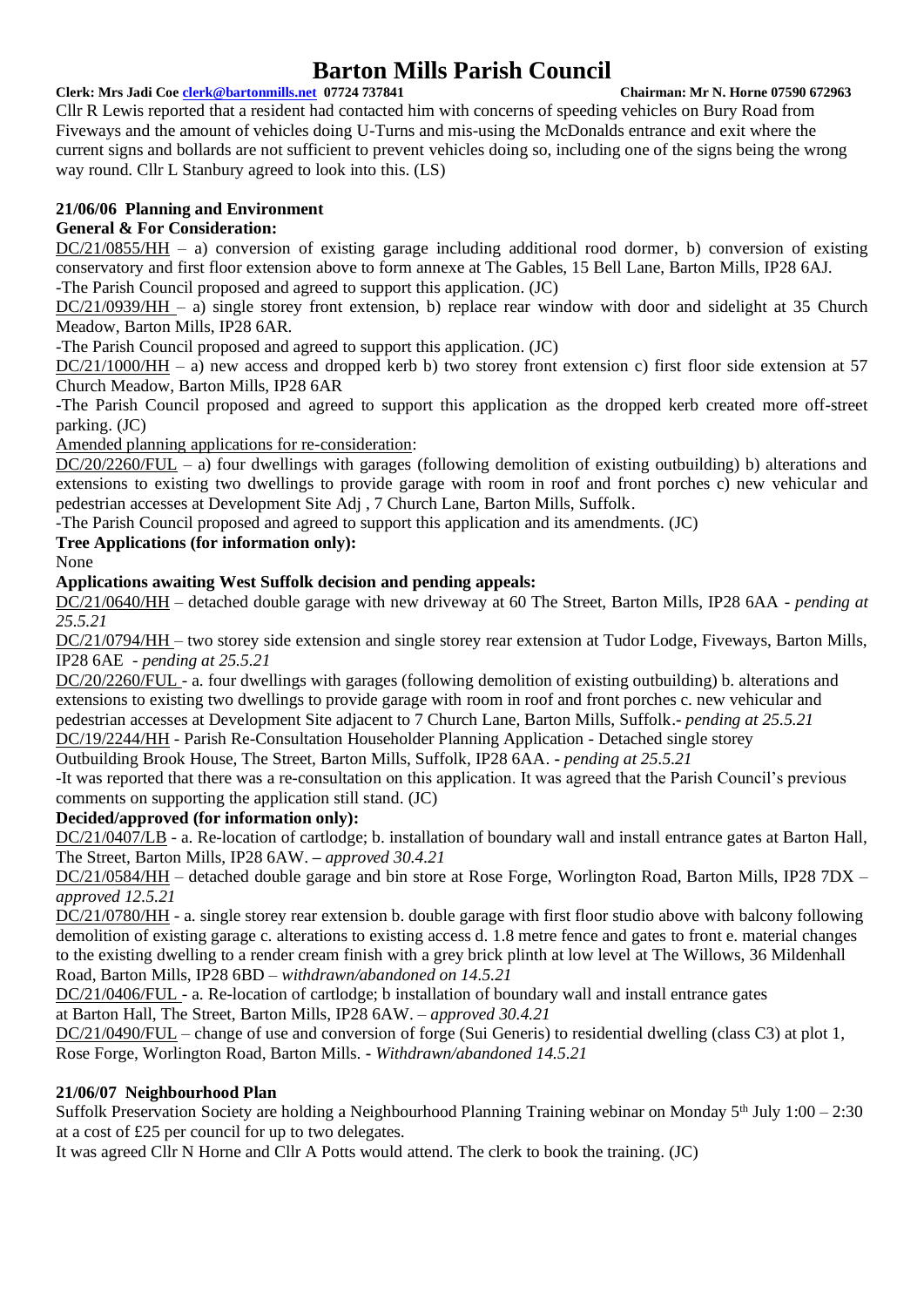#### **Clerk: Mrs Jadi Coe [clerk@bartonmills.net](mailto:clerk@bartonmills.net) 07724 737841 Chairman: Mr N. Horne 07590 672963**

**21/06/08 Clerk's Report, Matters Arising from the Minutes of the Last Meeting and Correspondence**

The clerk reported the following had been received:

-A resident has contacted the Parish Council stating that himself and other residents are concerned about the proposed development on Newmarket Road which he believes contradicts some of the Parish Council's own policies. He also suggests that the Parish Council apply to reduce the speed limit along Newmarket Road to 40mph as the road is very dangerous especially since the addition of another entry point being made on the car boot field on the sharp bend.

He also contacted the Parish Council in regards to the constant noise from the concrete surface, plus dust is unacceptable for housing at present which he has been arguing with Highways about for 30 plus years as it affects the while village and finally Newmarket Road footpaths and gutters are overgrown and footpath leading to the Bull in are non-existent.

It was agreed that the clerk would look into the issue of the covered footpath. (JC)

A resident in attendance at the meeting stated that they believed that Newmarket Road has been neglected as there are no street lights and the road and path are in poor condition.

# **21/06/09 Parish Matters**

# 1. Update on exception site at Newmarket Road

Havebury have confirmed that following on from their discussion with Strategic Housing at WSDC, the architect has now revised the site plan to reflect a slight change in the mix. The change relates to plot 7-9 now being 1 bedroom bungalows.

The next step will be a public consultation.

### 2. Maintenance of Assets

- Lighting, including receiving quotes for new units

It was proposed and agreed to accept quotes from  $K \& M$  Lighting for the following units:

# • **Unit 91 opposite No 2 Farm Cottages at the end of Grange Lane.**

K & M Lighting have reported that the old pole can be used and quoted £989.19

(Pearce and Kemp quote for new standard light and pole to be re-sited on private owned land £1,800.40)

# o **Unit 62 (G39) on pole on Dog and Partridge footpath**

K & M Lighting have reported that the old pole can be used and quoted £989.19

(Pearce and Kemp have quoted for a new pole and standard light to be re-sited at £1,924.15)

### o **Unit 75 OS No 41 in Church Meadow**

K & M Lighting and UKPN have quoted £1,914.19 (K&M £989.19 UKPN £925) for a replacement pole and standard light.

(Pearce and Kemp quoted (incl UKPN prices) for a new pole and standard light at £2,016.20) It was proposed and agreed to accept the following quote from Pearce and Kemp

# o **Unit 68 (G39) The Street o/s White Lodge**

Quote for a new Heritage Light and pole to be re-sited but not on private land from Pearce and Kemp, including UKPN price £1,903.10

(Quote for a new Heritage Light and pole to be re-sited but not on private land from K & M Lighting £1,417.05 plus UKPN quote of £3,826, totalling £5,305.05),

The following quotes have not been agreed as additional information is required:

# o **Unit 63 (G39) The Street o/s Street Farm (41)**

Pearce and Kemp have quoted for a Heritage Light and pole to the right to the existing pole post to be resited on private owned land (opposite side if the road to existing light) totalling £7,307.90.

K & M Lighting have quoted for a new heritage pole and light right if the existing pole totalling £8,343.05, £1,477.05 plus UKPN costs of £6,866.

Cllr A Harii reported via email that this is the most difficult light as Pearce and Kemp were worried about buses colliding with any light near the existing pole.

# o **Unit 65 (G39) The Street o/s substation**

Pearce and Kemp have quoted for a heritage light and pole to be re-sited at £2,536.10 which includes UKPN prices.

K & M Lighting have stated that a Heritage light in not possible on original pole so a new quote for a standard LED light and new pole and Heritage light has been requested.

### - Play park

The goal replacement parts have been received and fitted.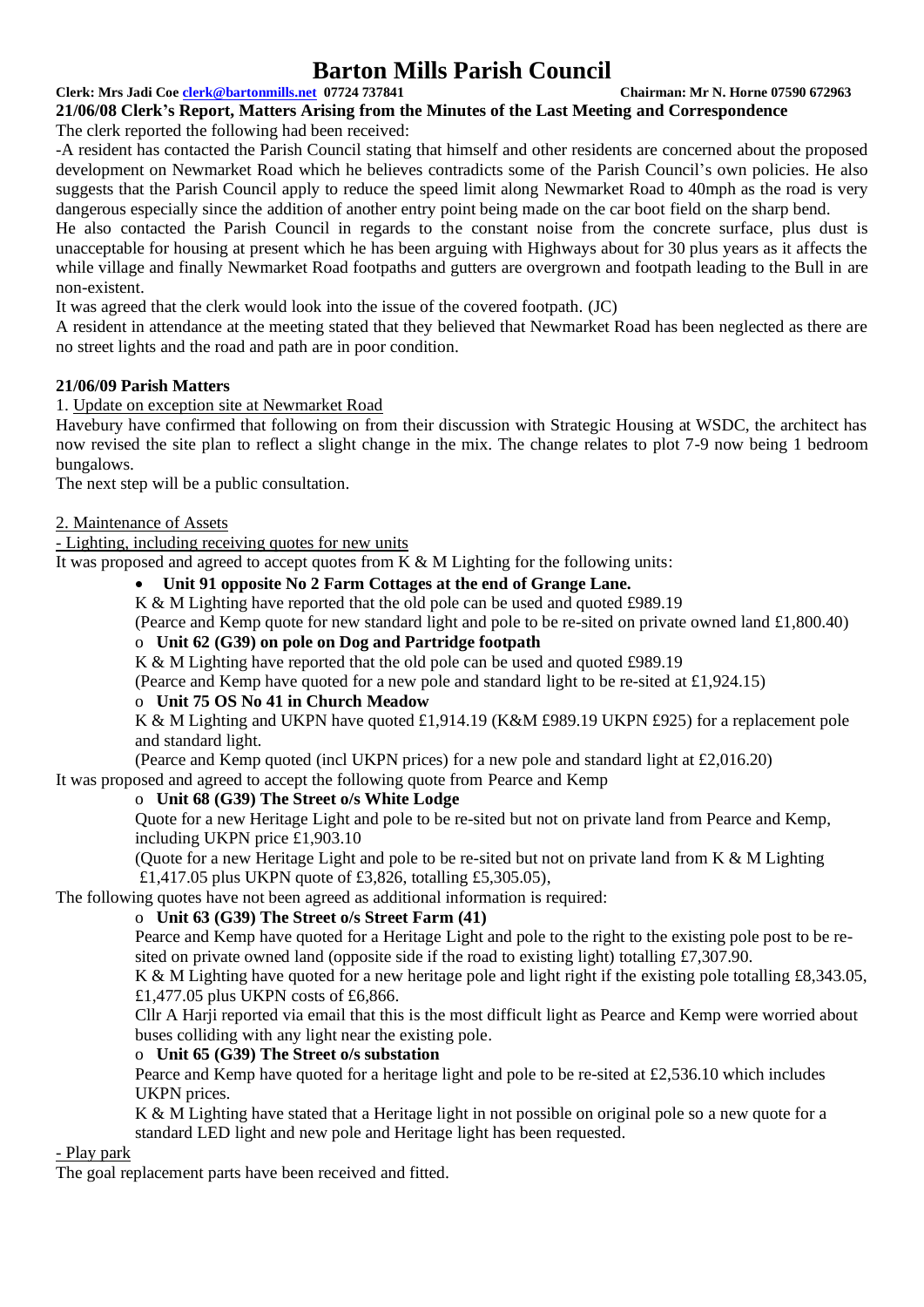### **Clerk: Mrs Jadi Coe [clerk@bartonmills.net](mailto:clerk@bartonmills.net) 07724 737841 Chairman: Mr N. Horne 07590 672963**

A member of the public reported on the groups of teenagers using the playing field and goals and asked whether the Parish Council could ask Mildenhall Town Council to place goals on the Jubilee fields.

It was agreed the clerk would ask Mildenhall Town Council if they would consider this.

- Litter bins, agree whether more and/or bigger litter bins are purchased for the village

It was proposed and agreed to install two further bins on the playing field, one by the picnic benches and one near to where the path ends before continuing on the other side of the road along Mildenhall Road.

The total cost of two new bins (metal floor mounted bins) including installation costs is £849.98 and these will incur an annual emptying charge of £160.18 each.

The clerk to order the new bins and ask for an update on the replacement bin in the corner of the playing field. (JC) It was agreed more bins may be required, locations to be determined.

# 3. SID Rota

The rota was agreed to the end of July.

4. Update on request to tidy islands at Chestnut Close including sign license

It was confirmed the sign license has now been received and the following quotes were received to carry out the work required on the island:

- 1) RA Gardens £1,210 net to install the sign, hard landscaping (border of large charcoal paver kerbs forming and retaining the outer circle with a sloping infill of either granite setts or flint, embedded in strong sand and cement mix over compacted hardcore) around the sign and grassing of the remaining area.
- 2) SP Landscapes £1,625 net, to install the sign, hard landscaping (std sandstone paving) around the sign and grassing of the remaining area.
- 3) RH Landscapes £2,600 to install sign, square base in soft red bricks with natural stone coping, prepare and seed area, and install a planter.

The clerk has requested that RH Landscapes amend their quote to exclude a planter.

Quotes to be agreed at the next meeting.

5. Litter issues update including Great British Spring Clean

It was confirmed that WSDC will only provide litter pick sets to individuals and not organised groups and they are unclear when this will change.

A member of the public in attendance reported on previous organised litter picks, Cllr N Horne agreed to liaise with the resident to organise another in the future. (NH)

6. Social media

The Parish Council Nextdoor page is now active.

7. Request for memorial bench on playing field

The resident has confirmed the bench they would like to be installed which is natural wood effect bench made from recycled materials, although this particular bench is not available to order until late June/early July The clerk has obtained two installation quotes and awaits another.

To be agreed at the next meeting.

8. Speeding issues in the village update

A resident suggested several options to discourage speeding vehicles throughout the village, however most options were not suitable for the village.

The Parish Council are waiting for data to be downloaded from the SID which may help to prove speeding issues in the village.

# 9. Mallard's bridge update

Latest update from SCC was received on  $28<sup>th</sup>$  May:

- We now have a date from UKPN for a shut-down of the overhead electricity cables, this is scheduled to be the  $10<sup>th</sup>$  June. We therefore have arranged a nesting bird inspection of the tree that needs to be felled on the 9th June and, subject to nothing being found, we plan to fell the tree on the 10th June. Due to nesting season we must undertake this survey in advance of felling and it must be conducted just prior to works commencing.
- We are still awaiting a firm project programme and cost estimate to enable a start date for the works to be confirmed and an order for the works to be raised. Receiving this cost estimate has taken far longer than was anticipated and was discussed at length at a meeting yesterday, with an action taken away to provide a firm date and cost ASAP.
- There is a significant amount of work being undertaken on PROW bridge replacement projects throughout the County at the moment, which has resulted in our limited resources being severely stretched – This has meant that some actions have not been able to completed as quickly as we would have liked.

# 10. A11 and other Highways issues

Cllr Potts is to meet with Highways England in regards to the area between the BP garage and Bury Road. It was agreed that the clerk would contact Highways England for an update on RIS2 and Fiveways/A11 issues. (JC)

# 11. Unoccupied house update